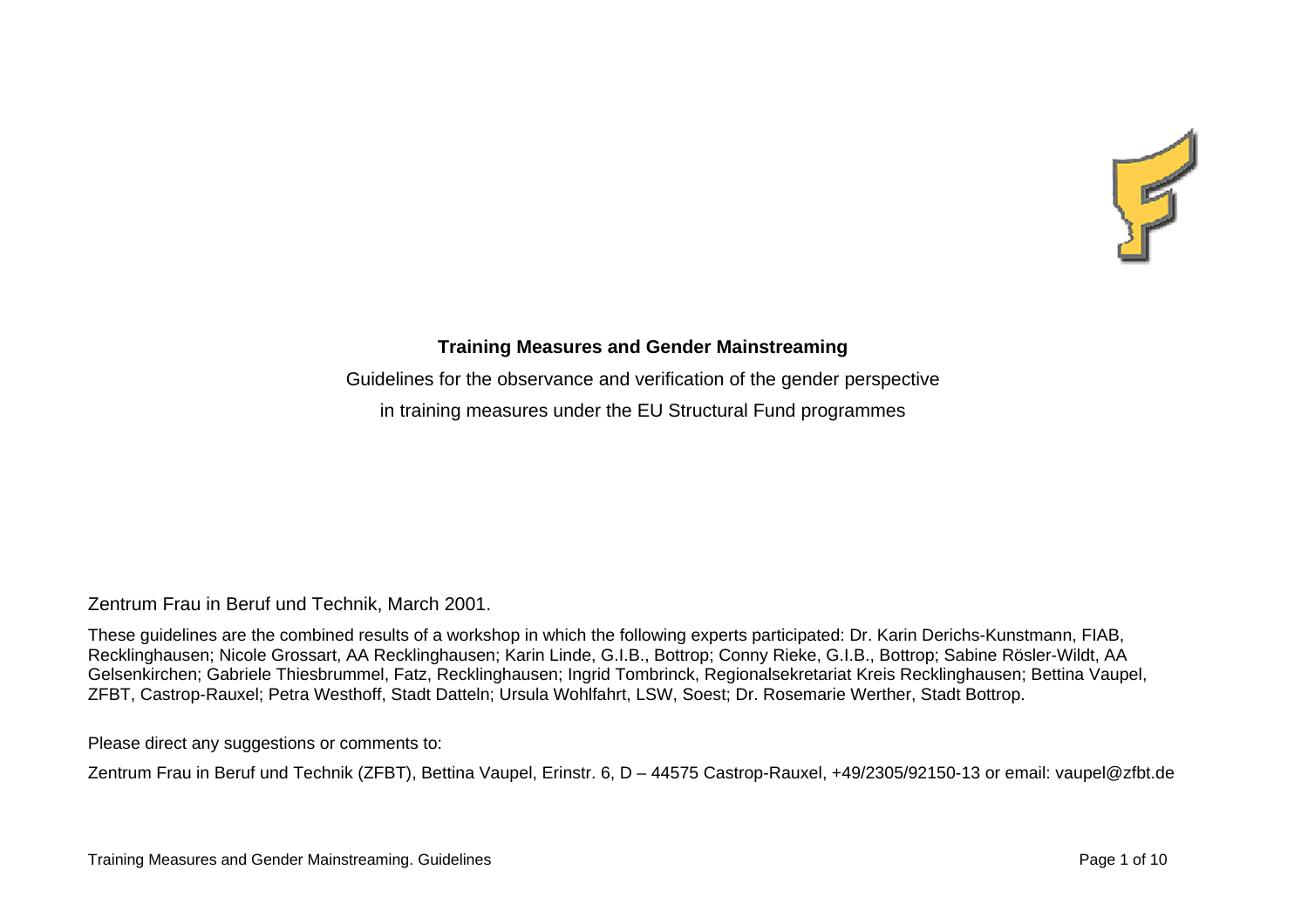## **Foreword**

In order to achieve the objective of equal opportunities between the sexes, the European Union (EU) has introduced the method of gender mainstreaming. The different living conditions, situations and needs of men and women must be systematically observed and evaluated in all plans, policy areas, measures and activities within the context of the EU. This method is given practical relevance in North Rhine-Westphalia (NRW) by the commencement of a new funding phase in the EU Structural Fund programmes, i.e. equal opportunities are to be implemented as a horizontal task in the new programme phases.

One of the tasks of the Zentrum Frau in Beruf und Technik (*Centre for Women in Employment and Technology*) is to operationalise the 'criteria for the implementation of horizontal equal opportunities' within the framework of the NRW Objective 2 Programme. An initial focal point was the area of training. These guidelines are the preliminary result of intensive teamwork with experts from Objective 2 and Objective 3 backgrounds and training experts from NRW, in particular the Emscher-Lippe region (March 2001).

**These guidelines in the form of a questionnaire are intended for decision-makers, consultants and organisations responsible for projects. They are intended as an aid for assessing and/or ensuring the observance of equal opportunities in the field of employment and structural policy training measures. The main focus is on training measures that are equally accessible to men and women.** 

We look forward to receiving your questions as well as constructive suggestions and practice reports.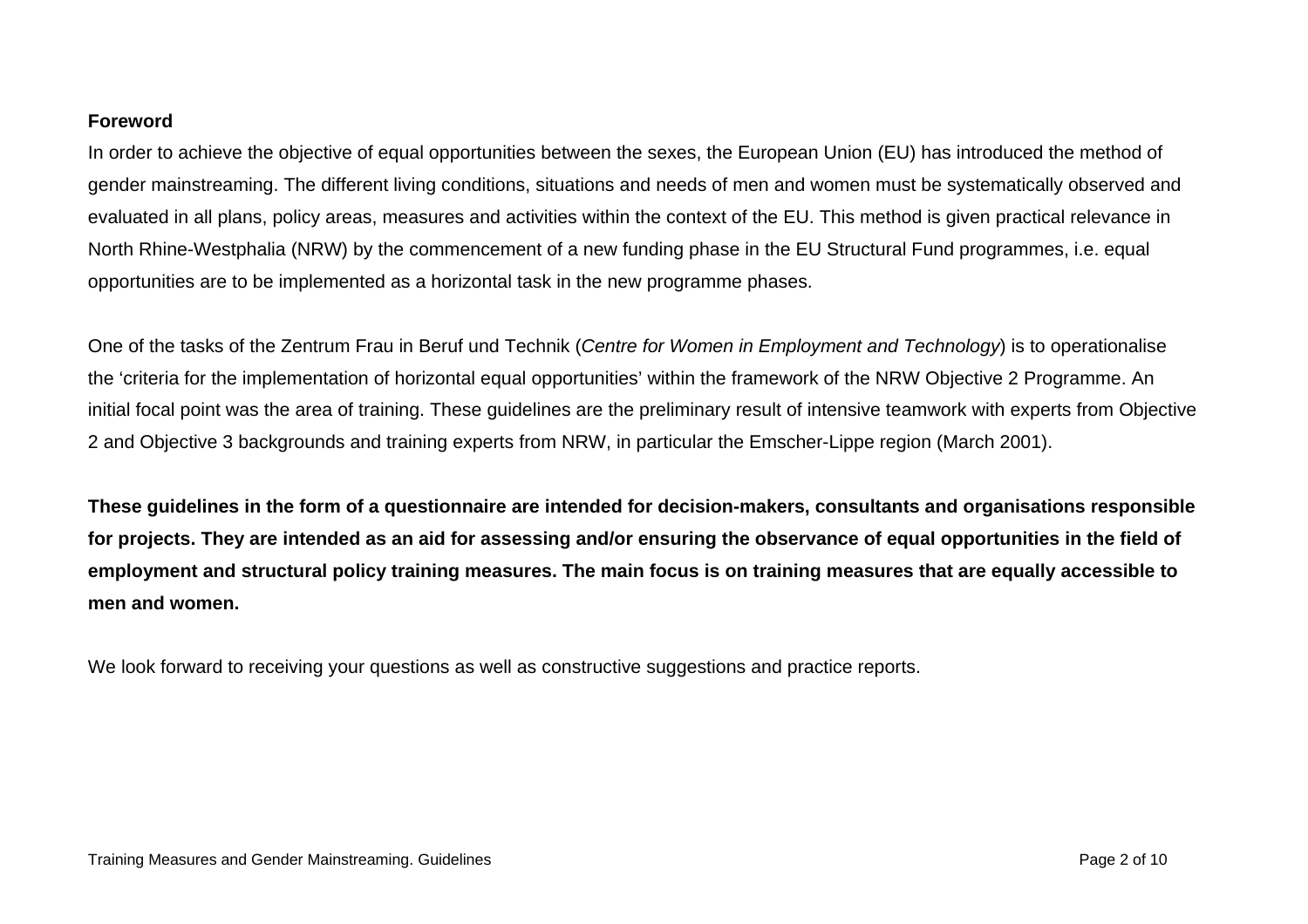## **Contents**

I. Equal opportunities as the objective of the training measures within the framework of the EU Structural Fund programmes

## II. Measure concept

- 1. Recruitment concept
- 2. Framework of measure
- 3. Teaching concept
- 4. Placement concept in labour market
- III. Responsible organisation
	- 1. Institutional framework
	- 2. Previous experience of responsible organisation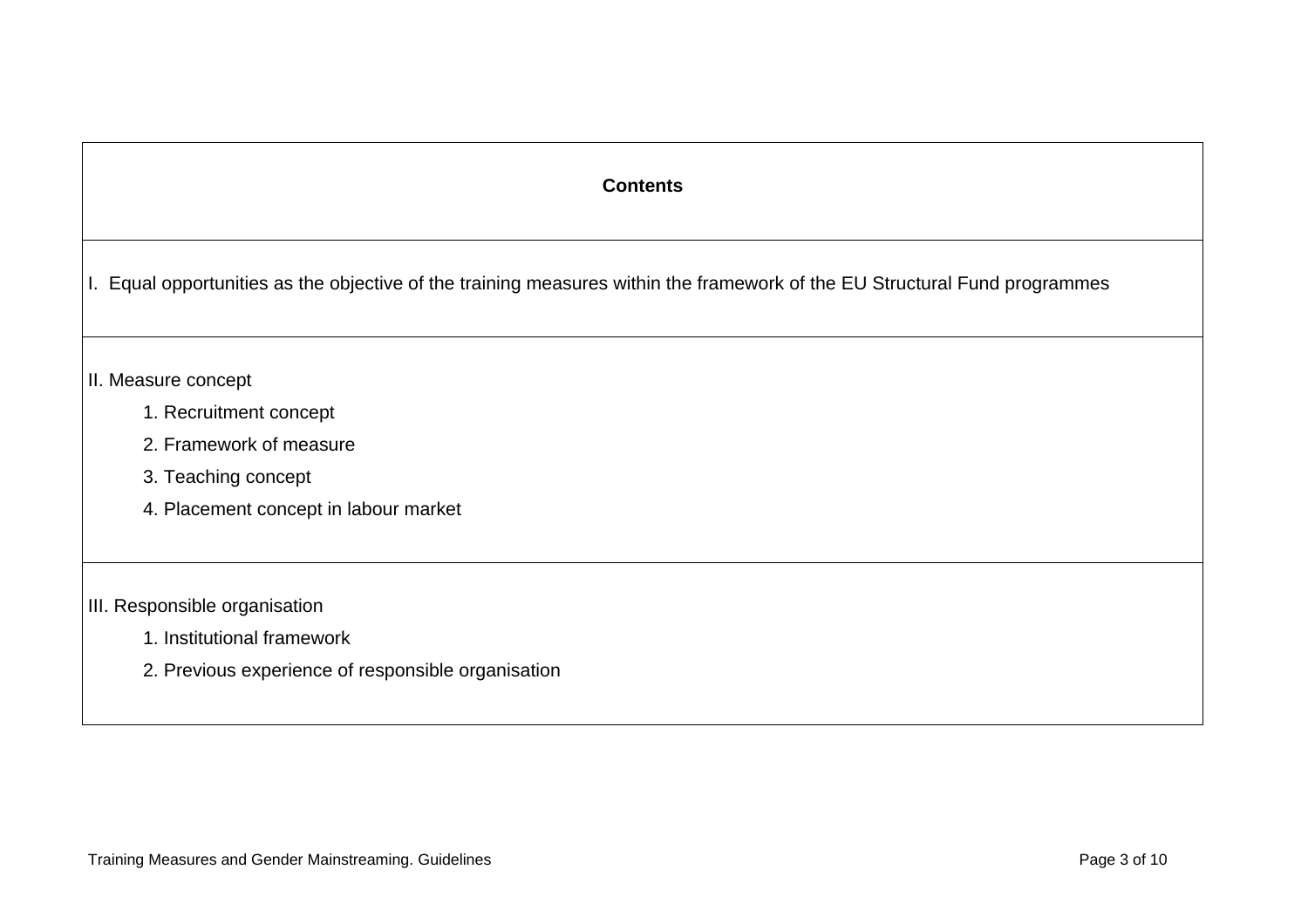| <b>Questions</b>                                                                                                           | <b>Comments</b>                                                                                                                                                                                                                                                                                                                                                                                                                                                                                                                                                                                                                                                                                                                                               |
|----------------------------------------------------------------------------------------------------------------------------|---------------------------------------------------------------------------------------------------------------------------------------------------------------------------------------------------------------------------------------------------------------------------------------------------------------------------------------------------------------------------------------------------------------------------------------------------------------------------------------------------------------------------------------------------------------------------------------------------------------------------------------------------------------------------------------------------------------------------------------------------------------|
| I. Equal opportunities as the objective of the training measures within the framework of the EU Structural Fund programmes |                                                                                                                                                                                                                                                                                                                                                                                                                                                                                                                                                                                                                                                                                                                                                               |
| What direct contribution does the measure make to improving<br>equal opportunities?                                        | $e.g.$ :<br>It qualifies participants for or integrates them into fields of<br>work where it is possible to earn a living wage.<br>It extends the range of careers for women in male-<br>dominated areas and for men in female-dominated areas.<br>It qualifies women for or involves them in future-proof<br>careers (incl. information and telecommunications sector)<br>It increases the proportion of female employees, managers<br>or company owners.<br>Male and female employees are involved in equal measure<br>in a company's change processes.<br>The business start-up climate is improved.<br>Products, processes, in-house structures or networks are<br>developed which benefit the promotion of equal<br>opportunities between men and women. |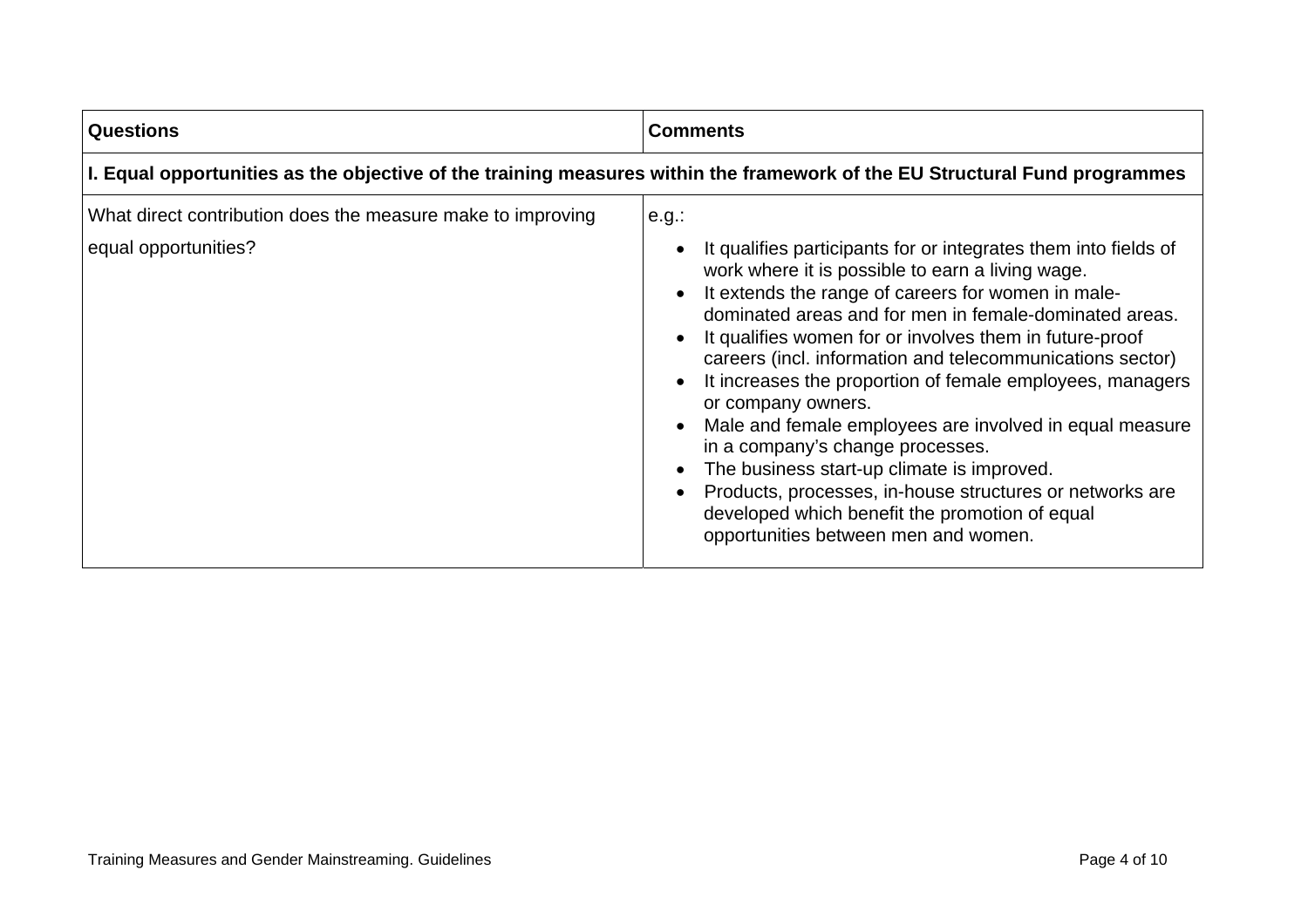| Questions                                                              | <b>Comments</b>                                                                                                                                                                                                                                                                                                                                                                                                                                                                                                                                       |
|------------------------------------------------------------------------|-------------------------------------------------------------------------------------------------------------------------------------------------------------------------------------------------------------------------------------------------------------------------------------------------------------------------------------------------------------------------------------------------------------------------------------------------------------------------------------------------------------------------------------------------------|
| II. Measure concept                                                    |                                                                                                                                                                                                                                                                                                                                                                                                                                                                                                                                                       |
| 1. Recruitment concept                                                 |                                                                                                                                                                                                                                                                                                                                                                                                                                                                                                                                                       |
| What is your target gender ratio?                                      | A measure is regarded as balanced if the gender ratio is between<br>40 % and 60 %.<br>In all other cases, special measures should be taken to boost the<br>underrepresented gender.<br>The objectives should be realistic, e.g. for integrated labour<br>market projects, experience shows that the proportion of women<br>is, on average, well below 5%. A target female proportion of 10%<br>or 20% would be sufficient here to satisfy the objective.<br>If you need empirical figures, ask the local players involved in<br>labour market policy. |
| To what extent is there a gender-appropriate communication<br>concept? | e.g.<br>Is gender-neutral language used in advertising texts?<br>(A helpful text in this regard is Marlis Hellinger, Christine<br>Bierbach (1993): Eine Sprache für beide Geschlechter.<br>Richtlinien für einen nicht-sexistischen Sprachgebrauch.<br>Deutsche Unesco-Kommission, Bonn - this can be<br>downloaded free of charge from the UNESCO website<br>(www.unesco.org))<br>Is the gender that is more difficult to recruit (e.g. women in<br>male jobs/men in female jobs) being targeted in a specific<br>way?                               |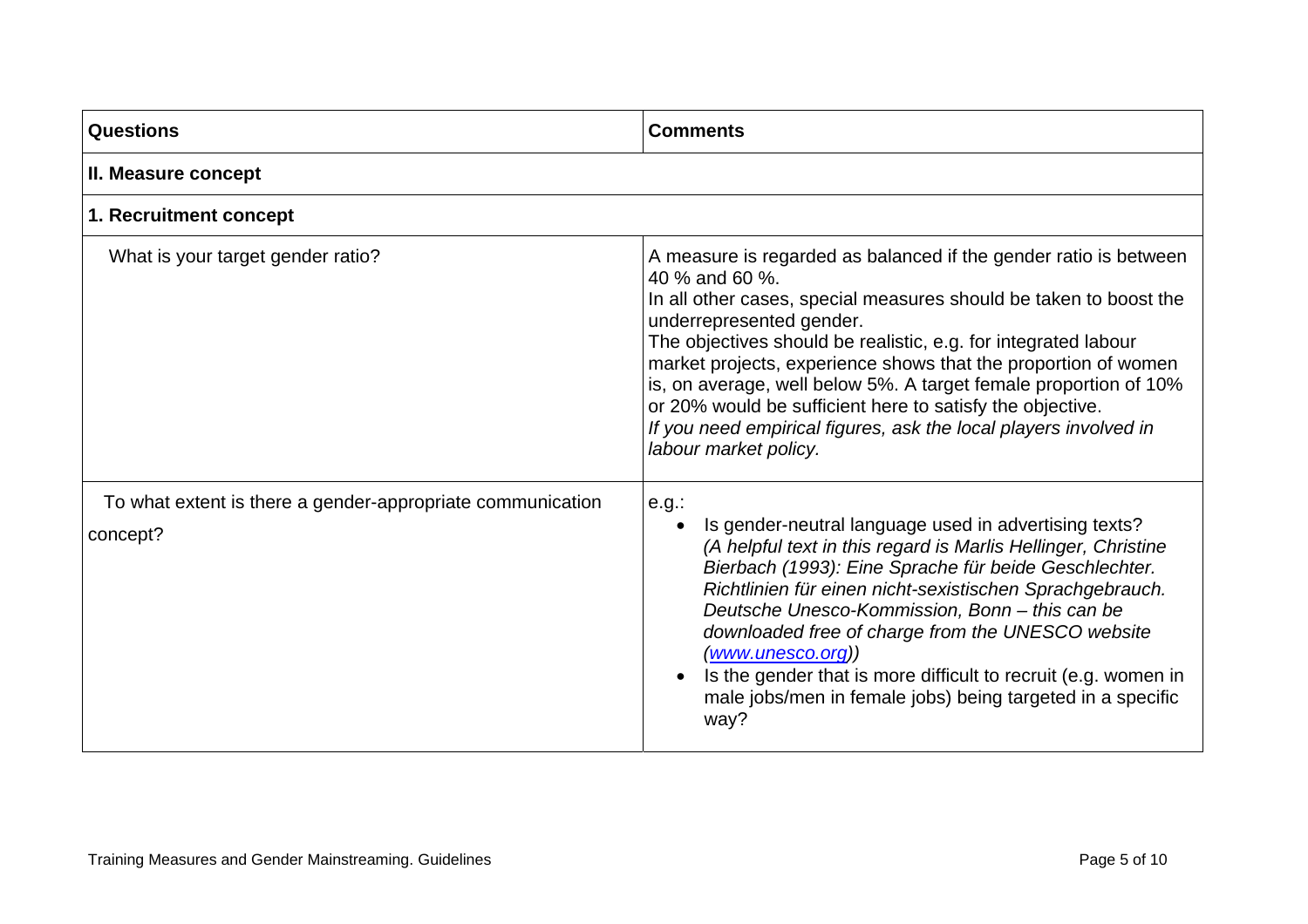| <b>Questions</b>                                                                                                                                                                                                 | <b>Comments</b>                                                                                                                                                                                                                                                                                                 |
|------------------------------------------------------------------------------------------------------------------------------------------------------------------------------------------------------------------|-----------------------------------------------------------------------------------------------------------------------------------------------------------------------------------------------------------------------------------------------------------------------------------------------------------------|
| Through what channels are participants recruited?                                                                                                                                                                | How are the employment agencies made aware of the<br>desired gender ratio? Are the placement officers especially<br>aware of requirements?<br>If necessary, do you work with the regional 'Frau und Beruf'<br>(Women and Work) offices in recruiting participants?<br>Are the media selected on a gender basis? |
| 2. Framework of measure                                                                                                                                                                                          |                                                                                                                                                                                                                                                                                                                 |
| What is the time structure of the courses?<br><b>Starting times</b><br>If full-time<br>If part-time<br><b>Finishing times</b><br>If full-time<br>If part-time<br>Are self-study times/distance learning planned? | Do the times of the courses allow men and women to<br>$\bullet$<br>participate in equal measure? From experience, many women<br>have a less flexible time budget than men.<br>Does the time structure of the courses take account of this or<br>is other support offered?                                       |
| Is the training centre easy to reach by public transport?                                                                                                                                                        |                                                                                                                                                                                                                                                                                                                 |
| Is special support offered to pregnant participants?                                                                                                                                                             | e.g.<br>Individualised study forms in order to allow successful<br>continuation of the measure?                                                                                                                                                                                                                 |
| Is there a baby changing room and/or feeding room?                                                                                                                                                               |                                                                                                                                                                                                                                                                                                                 |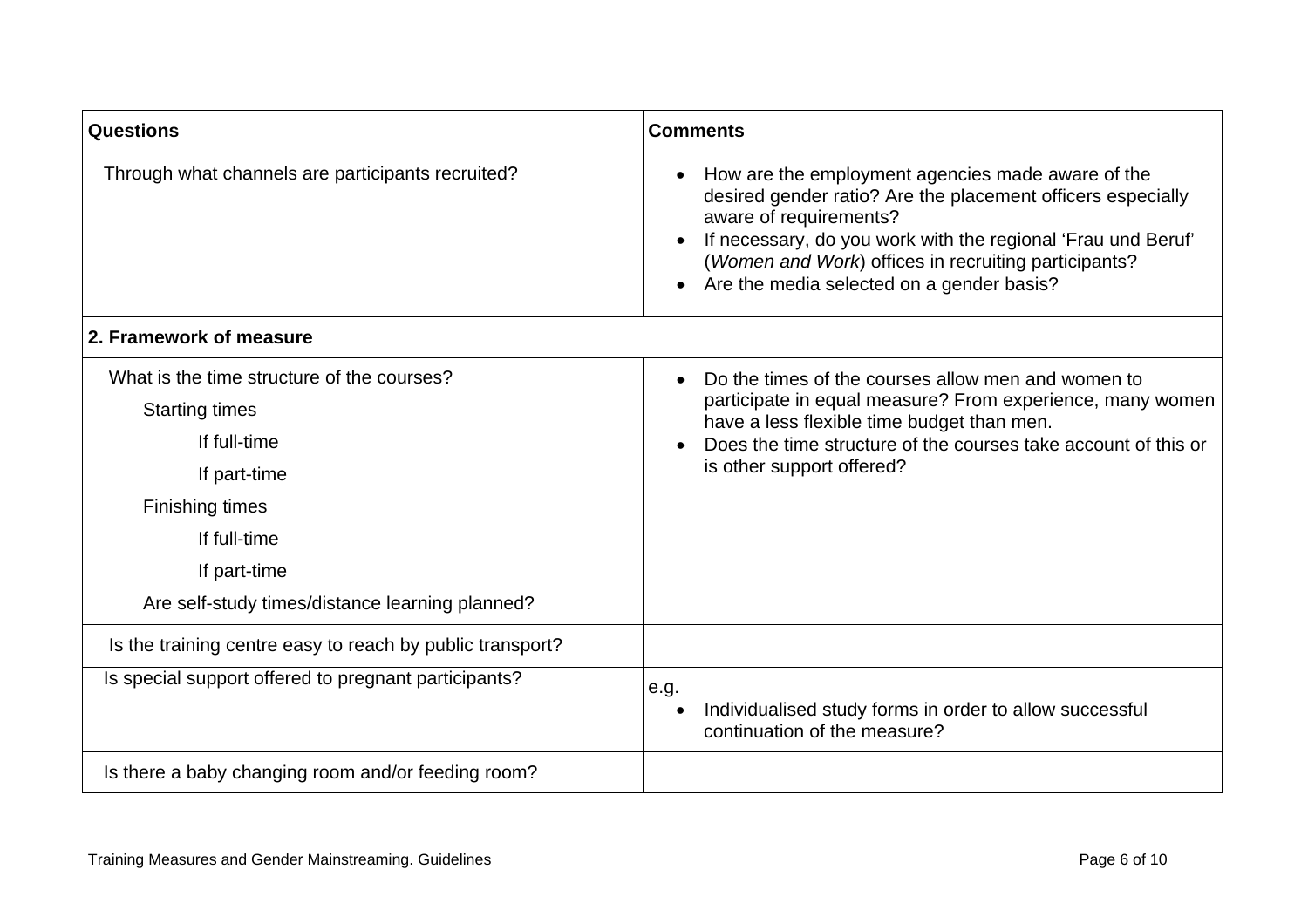| <b>Questions</b>                                                                                                         | <b>Comments</b>                                                                                                                                                                                               |
|--------------------------------------------------------------------------------------------------------------------------|---------------------------------------------------------------------------------------------------------------------------------------------------------------------------------------------------------------|
| Is childcare support offered to participants? If yes, what kind?                                                         |                                                                                                                                                                                                               |
| To what extent does the place of study and the interior design<br>meet the needs of the male and female participants?    | $e.g.$ :<br>Avoidance of unsafe spaces, car parks well lit, absence of<br>pornography                                                                                                                         |
| 3. Teaching concept                                                                                                      |                                                                                                                                                                                                               |
| To what extent do the general education parts of the course<br>deal with gender-related aspects?                         | Further information on this is available from, among others, the<br>Landesinstitut für Schule und Weiterbildung in Soest<br>(www.lsw.nrw.de) or the FIAB in Recklinghausen (www.ruhr-uni-<br>bochum.de/fiab). |
| To what extent is the specialist content of the course dealt with<br>on a gender-differentiated basis?                   | Further information on this is available from, among others, the<br>Landesinstitut für Schule und Weiterbildung in Soest.                                                                                     |
| Are gender-typical consciousness and behaviour or gender-<br>based perspectives and approaches taken into consideration? | $e.g.$ :<br>Different health awareness and behaviour of men and women<br>Gender-specific approach to technology, use of computers<br>$\bullet$                                                                |
| Do the trainees use gender-differentiated<br>training material?                                                          | $e.g.$ :<br>Gender-neutral or gender-differentiated wording, appropriate<br>to the situation<br>Examples from the spheres of experience of men and women                                                      |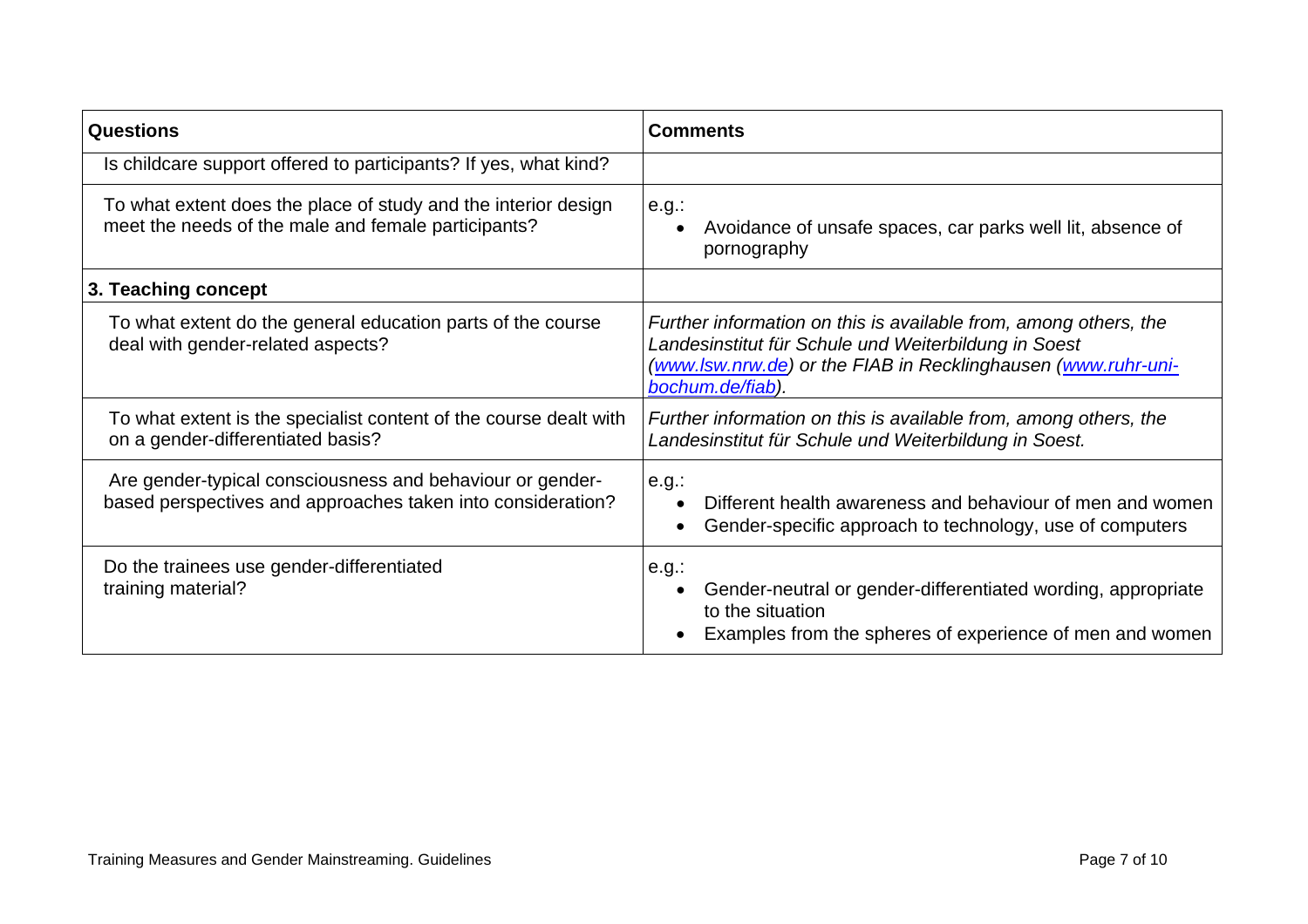| <b>Questions</b>                                                                                                                                                       | <b>Comments</b>                                                                                                                                                                                     |
|------------------------------------------------------------------------------------------------------------------------------------------------------------------------|-----------------------------------------------------------------------------------------------------------------------------------------------------------------------------------------------------|
| To what extent are the course instructors gender-competent?                                                                                                            | $e.g.$ :<br>Relevant education or experience<br>Participation in gender training<br>Experience from women's/men's projects                                                                          |
| Is social education support provided? How gender-competent is<br>it?                                                                                                   |                                                                                                                                                                                                     |
| 4. Placement concept in labour market                                                                                                                                  |                                                                                                                                                                                                     |
| What measures are planned as part of the placement concept<br>in order to find jobs for the group that is underrepresented on the<br>labour market/in particular jobs? | e.g.:<br>Special activation of placement service<br>$\bullet$<br>Special activation of advisors in the companies<br>Special canvassing of companies<br>Appropriate support with application process |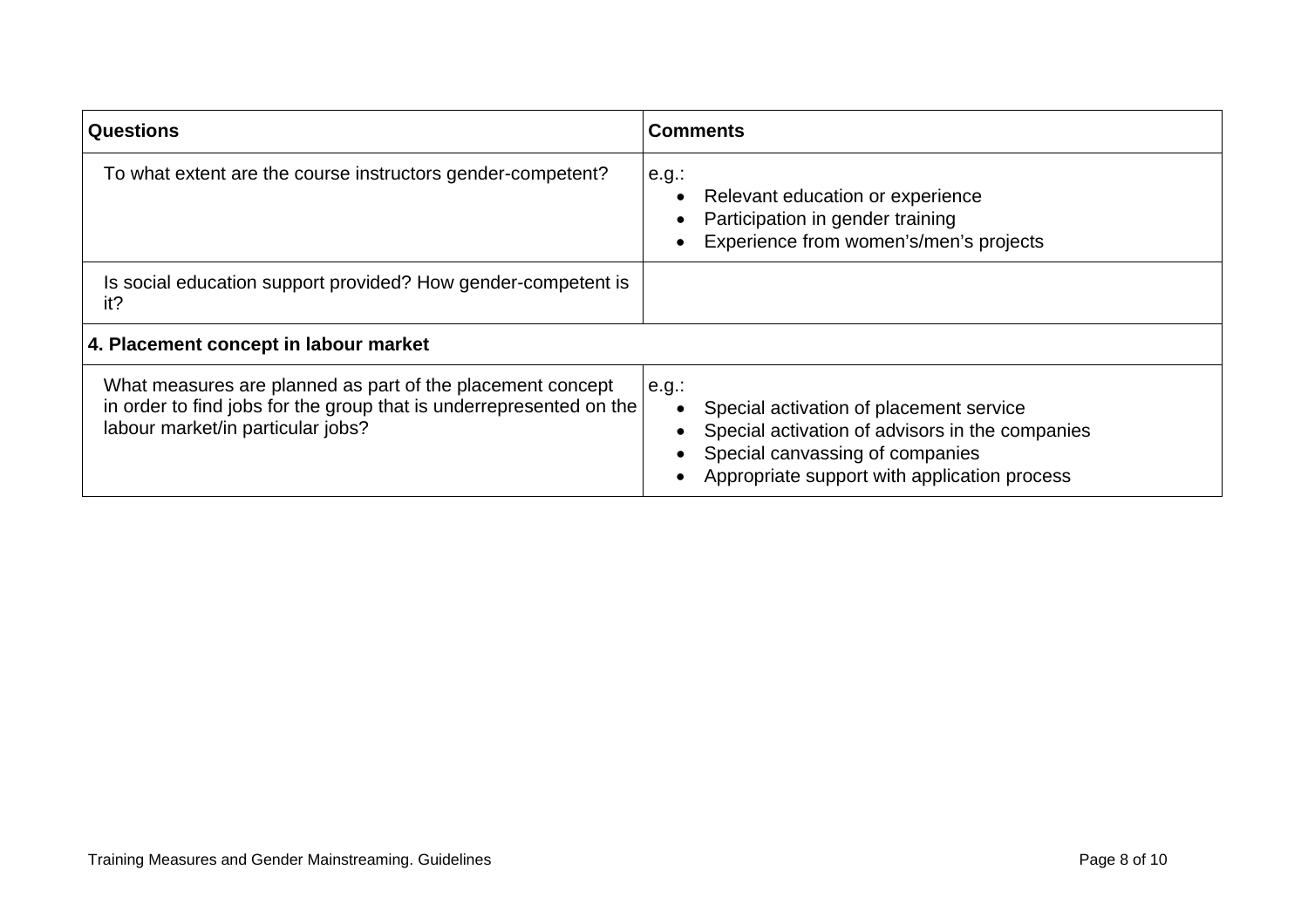| <b>Questions</b>                                                                                                                                                                                                                       | <b>Comments</b>                                                                                                                                                                                                                                         |
|----------------------------------------------------------------------------------------------------------------------------------------------------------------------------------------------------------------------------------------|---------------------------------------------------------------------------------------------------------------------------------------------------------------------------------------------------------------------------------------------------------|
| III. Responsible organisation                                                                                                                                                                                                          |                                                                                                                                                                                                                                                         |
| 1. Institutional framework                                                                                                                                                                                                             |                                                                                                                                                                                                                                                         |
| This point has been included in order to get an indication of whether the company that wishes to implement the measure is itself<br>sensitised to equal opportunities concerns and, moreover, supports them credibly in every respect. |                                                                                                                                                                                                                                                         |
| Are equal opportunities a guiding principle of the corporate culture?   e.g.:                                                                                                                                                          | Is the principle of gender equality applied in personnel<br>development?<br>Does the company have support plans for women?<br>Is gender mainstreaming a general principle in the<br>company?<br>Does quality management include the gender perspective? |
| How many permanent employees does the company have?<br>Total:<br>Men<br>Women                                                                                                                                                          |                                                                                                                                                                                                                                                         |
| Total part-time:<br>Men<br>Women                                                                                                                                                                                                       |                                                                                                                                                                                                                                                         |
| Are the managers male or female?<br>Are the assistant managers male or female?                                                                                                                                                         |                                                                                                                                                                                                                                                         |